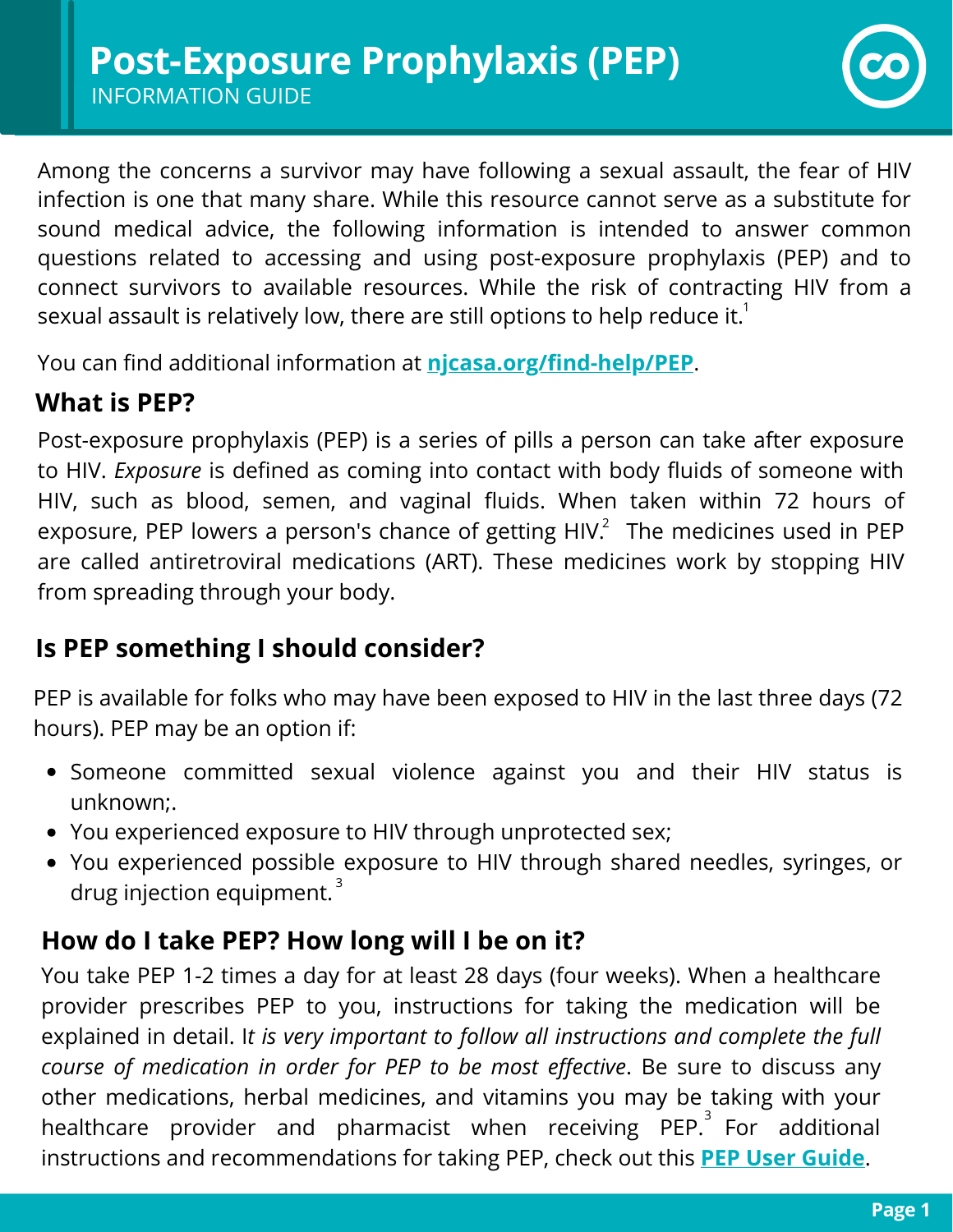#### **Do I need to report my experience to receive PEP? Is receiving PEP confidential?**

Before you get PEP, the nurse or doctor will talk with you about your possible exposure to HIV to decide whether PEP is right for you. This means that a disclosure may be necessary to receive a prescription/be given PEP. This information will remain confidential between you and your prescriber and *reporting to law enforcement is not required in order to access PEP.* However, if you are seeking assistance with payment for PEP through the **Victims of Crime [Compensation](https://www.njoag.gov/vcco/vcco-victims/) Office** in New Jersey (VCCO), additional reporting to law enforcement may be necessary in order to qualify for compensation.

### **How do I access PEP?**

In New Jersey, there are a number of avenues to accessing PEP. For immediate access to PEP, you can seek services in emergency rooms across the state. For assistance with referrals and accessing services, state resources include:

- **NJ County Health [Departments](https://www.state.nj.us/health/lh/community/)** Each county health department maintains resources and referrals for PEP services.
- **Planned [Parenthood](https://www.plannedparenthood.org/planned-parenthood-northern-central-southern-new-jersey) of Northern, Central, and Southern New Jersey** PPNCSNJ offers services and referrals for PEP.
- **[Hyacinth](https://www.hyacinth.org/prevent/)** Hyacinth is New Jersey's largest and first HIV service provider. With offices across the state, Hyacinth offers access to treatment programs, resources, and financial assistance for PEP and other HIV services.
- **Henry J. Austin [Health](https://henryjaustin.org/service/hiv-counseling-testing/) Cente[r](https://henryjaustin.org/service/hiv-counseling-testing/)** The Henry J. Austin Health Center provides bilingual HIV prevention, counseling, testing, and referral services.
- **The New Jersey [AIDS/HIV/STD](https://www.njhivstdline.org/) Hotline (1-800-624-2377)** The NJ AIDS/HIV/STD Hotline provides information about referrals to testing, prevention, and treatment services, including PEP.

For survivors of sexual assault seeking forensic exams at Sexual Assault Response Team (SART) hospitals, PEP services and/or referral services should be available at each hospital. For additional information, survivors and their loved ones can access the free, compassionate support of a Confidential Sexual Violence Advocate by calling the statewide 24-hour sexual assault hotline at **1-800-601-7200** or by finding a county-based sexual violence program **[here](https://njcasa.org/find-help/)**.